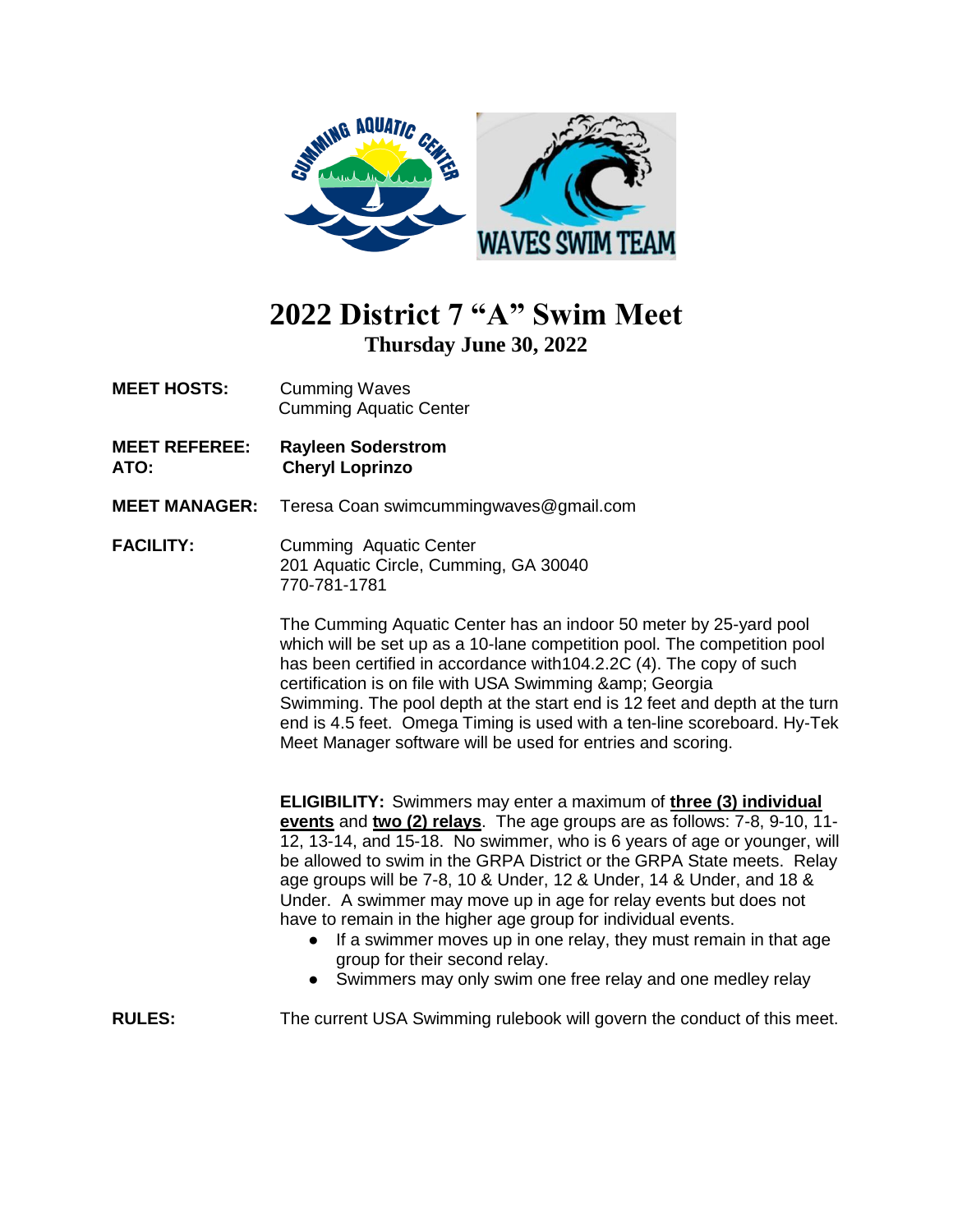- **AGE DATE:** The swimmer's age prior to June 1, 2022 will determine their age group. This means a swimmer must compete in the age group they are in as of May 31, 2022. All swimmers must be at least 7 years of age prior to June 1, 2022 and cannot turn 19 prior to June 1, 2022.
- **FORMAT:** All events will be timed final events.

**SEEDING:** All events will be pre-seeded and will be swum slowest to fastest

**TIMING/SCORING:** Electronic timing and standard scoring will be used for this meet.

- **AWARDS:** Awards will be given for first (1<sup>st</sup>) through eighth (8th) places in individual events and relay events.
- **SCHEDULE:** Warm-ups will start at 4:30p and the meet will start at 5:30p for all age groups. A warm-up schedule will be sent via email on the Wednesday before the meet.
- **ROSTERS:** Roster Check-in June 23rd 10 am-12pm at the Cumming Aquatic Center (CAC). Please remember that all rosters must be typed and in alphabetical order by last name. Each gender and age division must be on a separate roster. Birth certificates must be provided at time of roster check-in for all swimmers participating in the meet.
- **ENTRIES:** Entries should be made using the Hy-Tek Team Manager entry file or compatible Team Unify entry file. Please email entries to:

Teresa Coan [swimcummingwaves@gmail.com](mailto:swimcummingwaves@gmail.com)

#### **ENTRY DEADLINE: June 23, 2022 Thursday at 9:59 am**

- **ENTRY FEES: Individual events**: \$7.00 each event entered **Relays:** \$15.00 per relay entered **Swimmer Surcharge:** \$6 per swimmer includes heat sheet and timing **STATE MEET:** Any participant who qualifies for the State Meet and elects not to go must notify the District "A" Meet Director (Teresa Coan) as soon as possible. The next available swimmer will be notified so that they can participate at State. The top 3 individual swimmers and relay teams in each event qualify for State. **HOSPITALITY:** A hospitality room will be available for coaches and officials. ● Light Dinner will be provided to Coaches and Officials. ● Please send in an attending coaches count with your entries **VOLUNTEERS:** Each team is asked to provide three volunteer timers per team. ● A timers' meeting will be held prior to the meet at 8:30 am on deck by the diving board. ● Lane assignments for timers (by team) will be sent with the psych sheet. **BULLPEN:** No bullpen will be provided at this meet **COACHES:** A coaches meeting will be held prior to the start of the meet at 5:15p on deck by the diving boards. Subsequent meetings will be arranged if needed.
- **OFFICIALS:** The GRPA District 7A Meet welcomes visiting officials and will appreciate help in officiating this competition. Visiting officials should contact the Meet Director for details. Officials should check in one hour prior to the start of the meet. Certified meet officials will use the current USA Swimming, Inc. meet officials will use the current USA Swimming, Inc. Rule Book.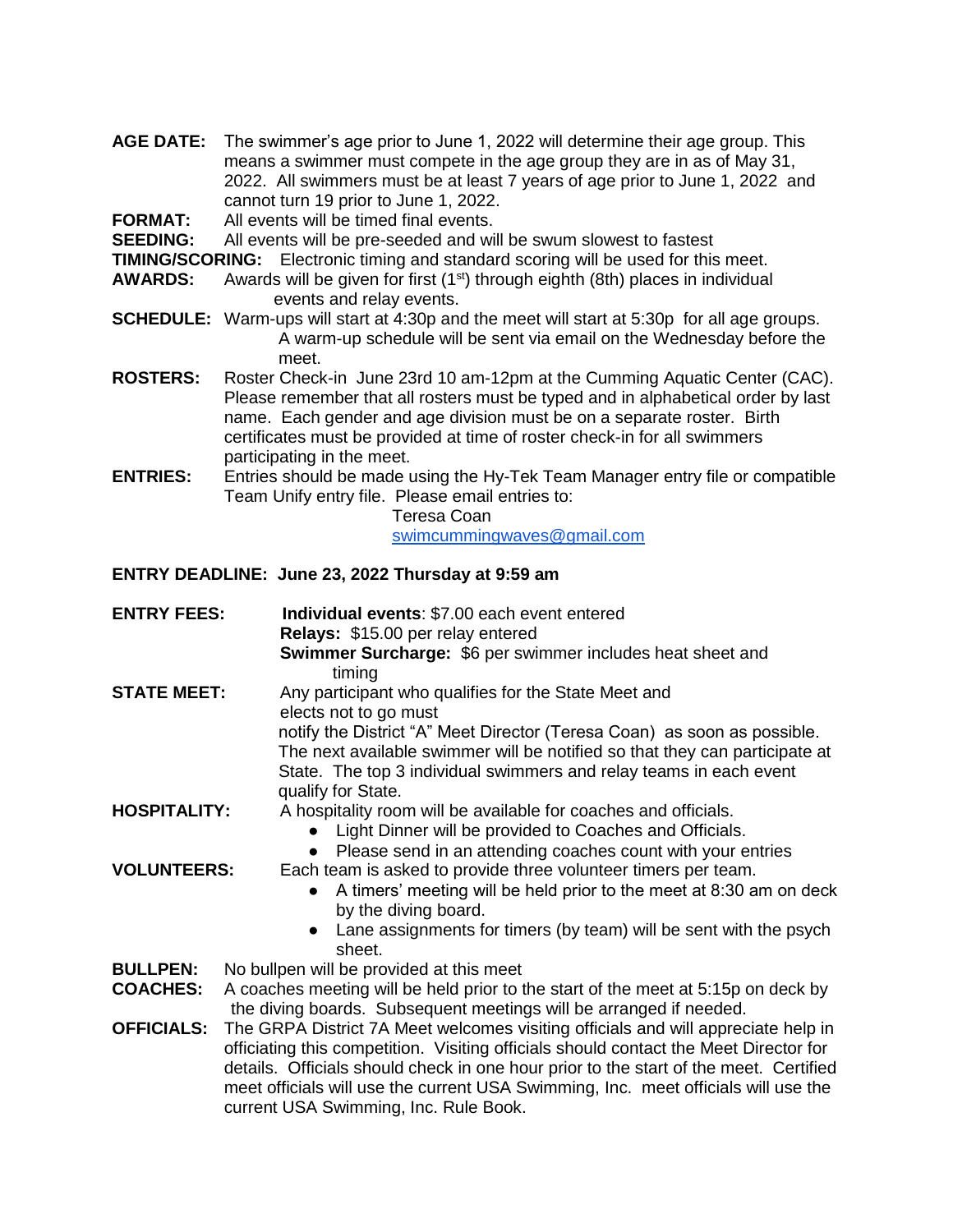

### **FEE PREPARATION WORKSHEET**

| <b>Per Swimmer:</b> | \$7.00 per event X _____# of events = \$________                                      |
|---------------------|---------------------------------------------------------------------------------------|
|                     | \$15.00 per relay X $\_\_\_\#$ of relays = \$                                         |
|                     | \$6.00 per swimmer X _____ #of swimmers = $\frac{1}{2}$ _____________________________ |
|                     | $Total = $$<br>Please list all coaches attending:                                     |
|                     | (Make checks payable to Cumming Waves)                                                |
|                     | Note: mail a copy of this form, along with your check to:                             |
|                     | <b>CWGA WAVES</b>                                                                     |

## *ATTN: TERESA COAN* **914 Cider Ridge Clarkesville, GA 30523**

The Cumming Aquatic Center, CWGA WAVES Swim Team and CWGA Waves Staff shall be free from any liability or claims for damages arising by reason of injury to any person or property during the conduct of this meet.

**\_\_\_\_\_\_\_\_\_\_\_\_\_\_\_\_\_\_\_\_\_\_\_\_\_\_\_\_\_\_\_\_\_\_\_\_\_\_\_\_\_\_\_\_\_\_\_\_\_\_\_\_\_\_\_\_\_\_\_\_\_\_\_\_\_\_\_\_\_\_**

**Signature & Title:**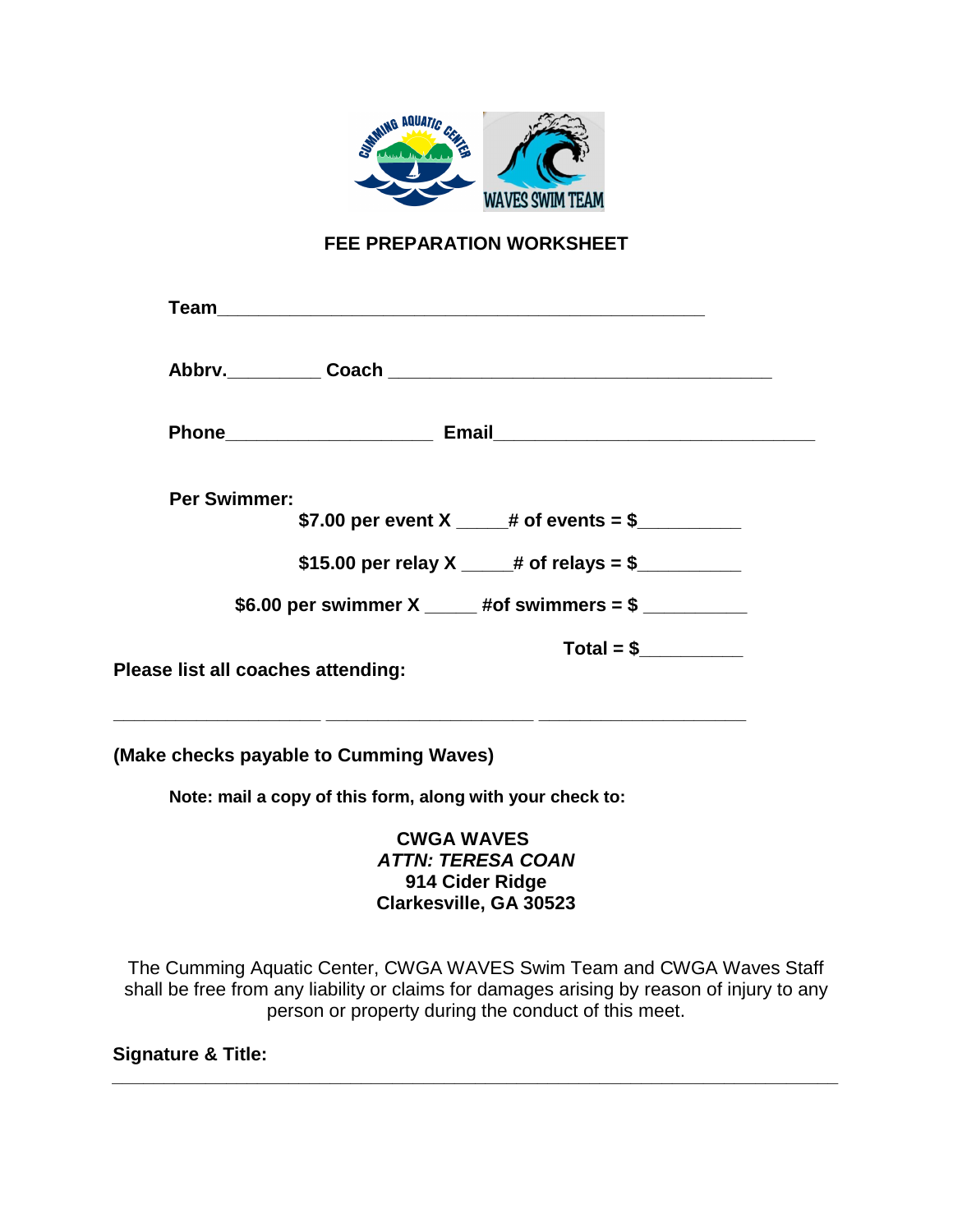# **ORDER of EVENTS for GRPA D7 "A" Swim Meet**

| Girls          | <b>Event</b>                  | <b>Boys</b> | <b>Mixed</b> |
|----------------|-------------------------------|-------------|--------------|
| 1              | 7 & 8 YR - 50 Freestyle       | 2           |              |
| 3              | 9 & 10 YR - 50 Freestyle      | 4           |              |
| 5              | 11 & 12 YR - 100 Freestyle    | 6           |              |
| $\overline{7}$ | 13 & 14 YR - 100 Freestyle    | 8           |              |
| 9              | 15 & 18 YR - 100 Freestyle    | 10          |              |
| 11             | 7 & 8 YR - 100 Medley Relay   | 12          |              |
| 13             | 10 & Under - 100 Medley Relay | 14          |              |
| 15             | 12 & Under - 100 Medley Relay | 16          |              |
| 17             | 14 & Under - 100 Medley Relay | 18          |              |
| 19             | 18 & Under - 100 Medley Relay | 20          |              |
|                | 7 & 8 YR - 100 Medley Relay   |             | 21           |
|                | 10 & Under - 100 Medley Relay |             | 22           |
|                | 12 & Under - 100 Medley Relay |             | 23           |
|                | 14 & Under - 100 Medley Relay |             | 24           |
|                | 18 & Under - 100 Medley Relay |             | 25           |
| 26             | 7 & 8 YR - 25 Freestyle       | 27          |              |
| 28             | 9 & 10 YR - 25 Freestyle      | 29          |              |
| 30             | 11 & 12 YR - 50 Freestyle     | 31          |              |
| 32             | 13 & 14 YR - 50 Freestyle     | 33          |              |
| 34             | 15 & 18 YR - 50 Freestyle     | 35          |              |
| 36             | 7 & 8 YR - 25 Breaststroke    | 37          |              |
| 38             | 9 & 10 YR - 25 Breaststroke   | 39          |              |
| 40             | 11 & 12 YR - 50 Breaststroke  | 41          |              |
| 42             | 13 & 14 YR - 50 Breaststroke  | 43          |              |